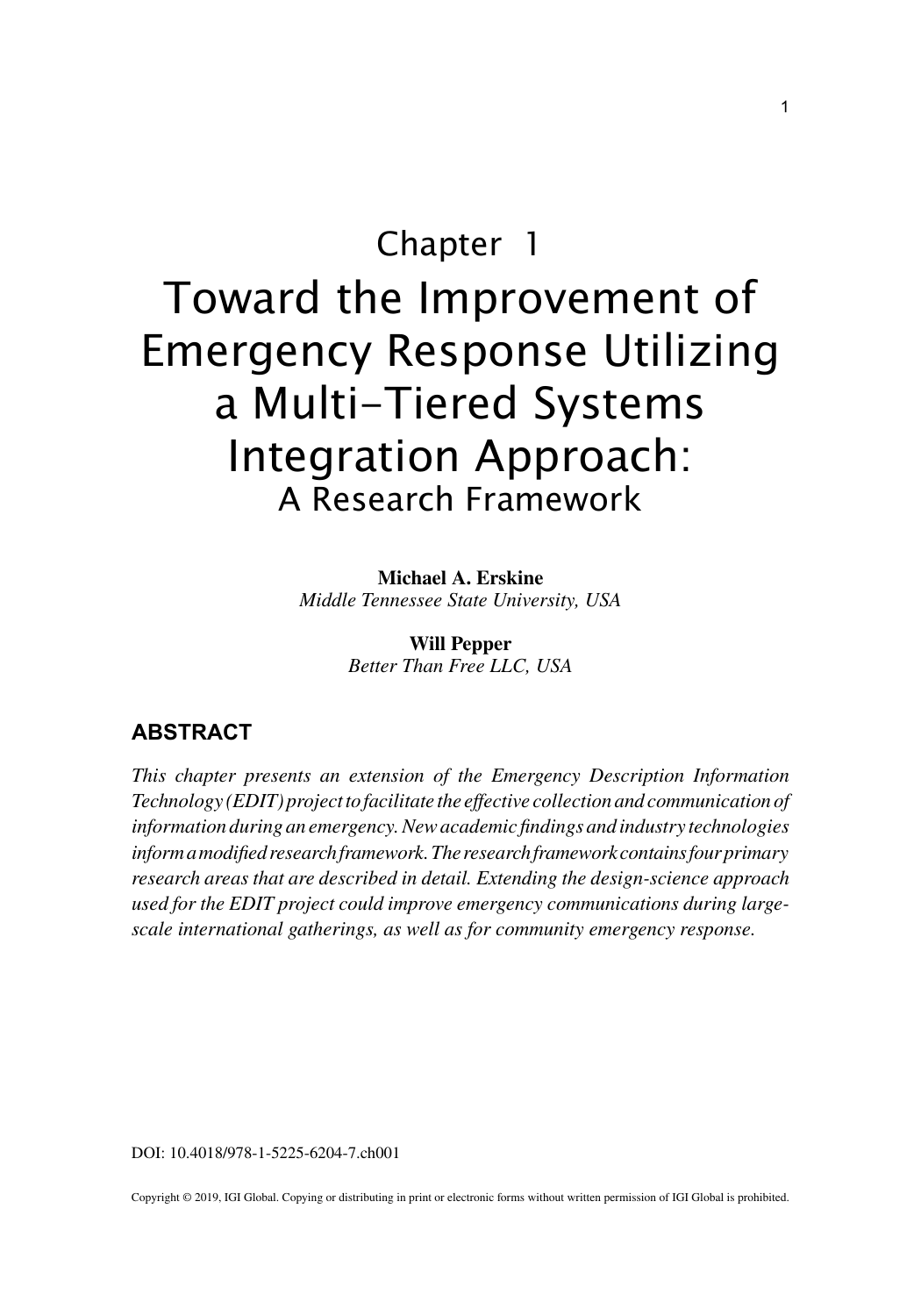#### **INTRODUCTION**

According to the National Emergency Number Association (NENA), there are over 6,000 public-safety answering points (PSAPs) in the United States alone (NENA, 2014). Yet, public safety representatives suggest that a large number of emergency calls cannot be completed, as the current generation of wireless communication technology cannot adequately determine the position of a caller (Fung, 2014a). Additionally, of one thousand PSAPs, only 187 report a 'great deal' of confidence when receiving data from wireless carriers (Fung 2014a). Furthermore, it has been stated that only a fraction of all PSAPs can receive and interpret short messaging service (SMS) data. Yet, over 70 percent of the 400 thousand individuals in the United States that call PSAPs each day connect via mobile devices. Most of these mobile devices likely had the capability to transmit SMS data. While the United States Federal Communications Commission (FCC) recently voted to mandate that all cellular service providers must support the capability of mobile devices to connect to PSAPs using SMS, it is still unclear how incident location information will be provided to dispatchers (Fung 2014b).

While there are initiatives to support the transmission of emergency information using short message service (SMS) communications, organizations such as the FCC, CTIA and NENA continue to emphasize the importance of voice communication in emergencies unless there are significant reasons that prohibit someone from doing so (CTIA, 2014; FCC, 2014; NENA, 2014). Thus, it will be essential for such a system to demonstrate viability and positive improvements before gaining acceptance and endorsements from organizations that represent emergency response services. While there have been advances in the development of improved PSAP technology, it has been slow to be implemented. For example, many PSAPs do not yet have the capability to respond to SMS, a technology that has existed for over 25 years and is already experiencing declines as it is replaced with instant messaging services. For instance, recent data suggests that 22% of U.S. adults use the WhatsApp messenger service (Pew, 2018).

While PSAPs are challenged by technical constraints, they must also deal with human communication barriers, including excess background noise, language barriers, caller hysteria, or the inability to precisely describe the incident location. As these challenges exist during normal PSAP operation (Osher, 2013), large-scale public events further highlight the need for an improved process and technology. For instance, public events, such as the Olympics, the Munich Oktoberfest and the Vienna Donauinselfest attract 680 thousand international visitors, 6.4 million total visitors and over 1 million international visits, respectively (Office for National Statistics, 2012; Oktoberfest, 2013; Die Presse, 2014). Perhaps, of a greater concern are the large pilgrimages, such as those including the 120 million pilgrims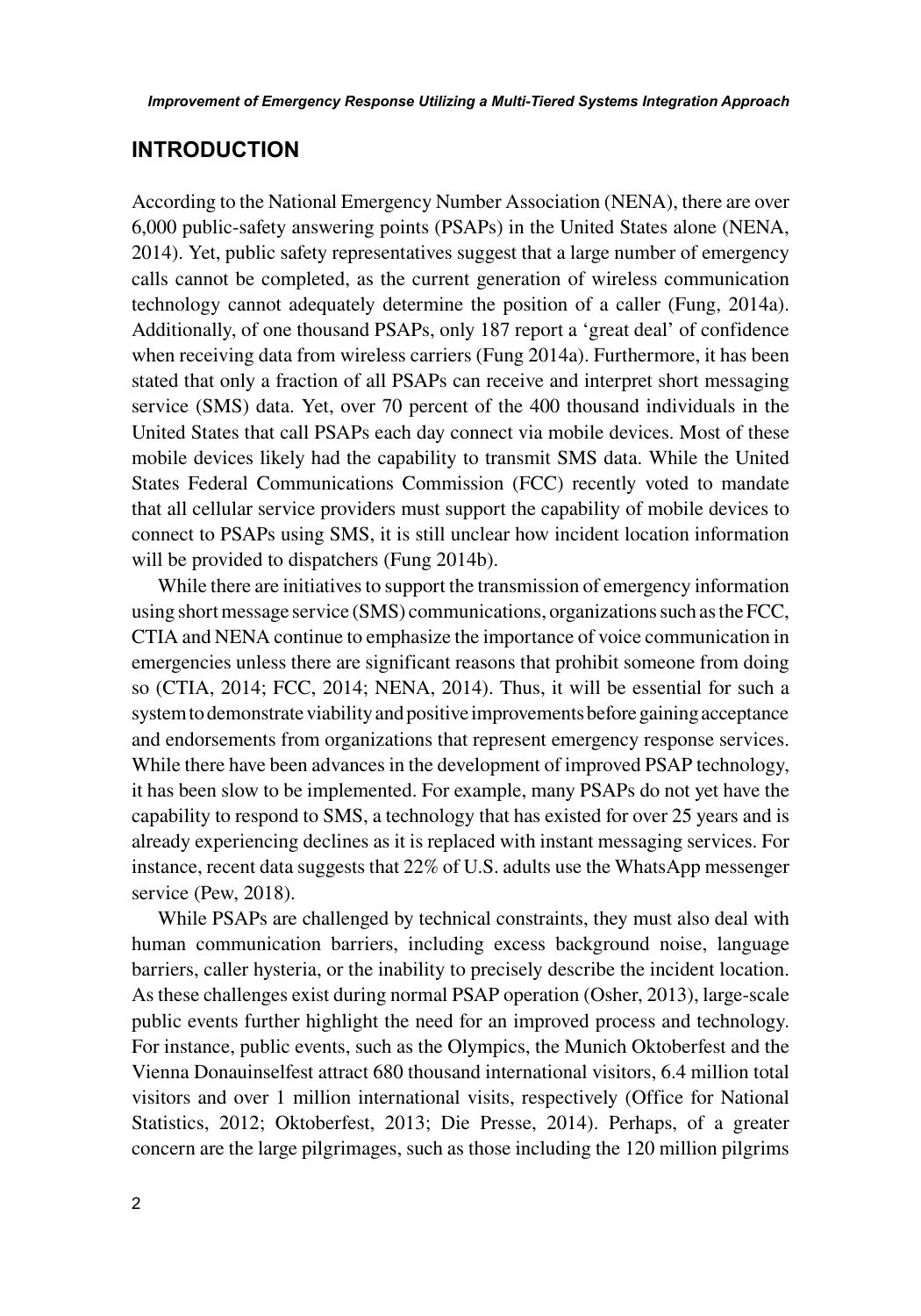23 more pages are available in the full version of this document, which may be purchased using the "Add to Cart" button on the publisher's webpage: [www.igi](http://www.igi-global.com/chapter/toward-the-improvement-of-emergency-response-utilizing-a-multi-tiered-systems-integration-approach/208724)[global.com/chapter/toward-the-improvement-of-emergency](http://www.igi-global.com/chapter/toward-the-improvement-of-emergency-response-utilizing-a-multi-tiered-systems-integration-approach/208724)[response-utilizing-a-multi-tiered-systems-integration](http://www.igi-global.com/chapter/toward-the-improvement-of-emergency-response-utilizing-a-multi-tiered-systems-integration-approach/208724)[approach/208724](http://www.igi-global.com/chapter/toward-the-improvement-of-emergency-response-utilizing-a-multi-tiered-systems-integration-approach/208724)

Related Content

Investigating the Impact of Customer Relationship Management Practices of E-Commerce on Online Customer's Web Site Satisfaction: A Model-Building Approach

Su-Fang Lee, Wen-Jang (Kenny) Jih and Shyh-Rong Fang (2010). Strategic Information Systems: Concepts, Methodologies, Tools, and Applications (pp. 1778- 1794).

[www.irma-international.org/chapter/investigating-impact-customer-relationship](http://www.irma-international.org/chapter/investigating-impact-customer-relationship-management/36789)[management/36789](http://www.irma-international.org/chapter/investigating-impact-customer-relationship-management/36789)

#### It Takes Two to Tango: The Fit Between Network Context and Inter-Organizational Strategic Information Systems Planning

Ton A.M. Spil, Tijs van den Broek and Hannu T.T. Salmela (2010). International Journal of Strategic Information Technology and Applications (pp. 23-41). [www.irma-international.org/article/takes-two-tango/39111](http://www.irma-international.org/article/takes-two-tango/39111)

#### Building Enterprise Network Infrastructure for a Supermarket Store Chain

Beomjin Choi, Nancy Tsai and Tom Jones (2010). Strategic Information Systems: Concepts, Methodologies, Tools, and Applications (pp. 1398-1411). [www.irma-international.org/chapter/building-enterprise-network-infrastructure](http://www.irma-international.org/chapter/building-enterprise-network-infrastructure-supermarket/36763)[supermarket/36763](http://www.irma-international.org/chapter/building-enterprise-network-infrastructure-supermarket/36763)

#### Analysis and Implementation of Factors Affecting e-Governance Adoption in the Kingdom of Saudi Arabia

Saeed Q. Al-Khalidi Al-Maliki (2014). International Journal of Strategic Information Technology and Applications (pp. 20-29).

[www.irma-international.org/article/analysis-and-implementation-of-factors-affecting-e](http://www.irma-international.org/article/analysis-and-implementation-of-factors-affecting-e-governance-adoption-in-the-kingdom-of-saudi-arabia/114615)[governance-adoption-in-the-kingdom-of-saudi-arabia/114615](http://www.irma-international.org/article/analysis-and-implementation-of-factors-affecting-e-governance-adoption-in-the-kingdom-of-saudi-arabia/114615)